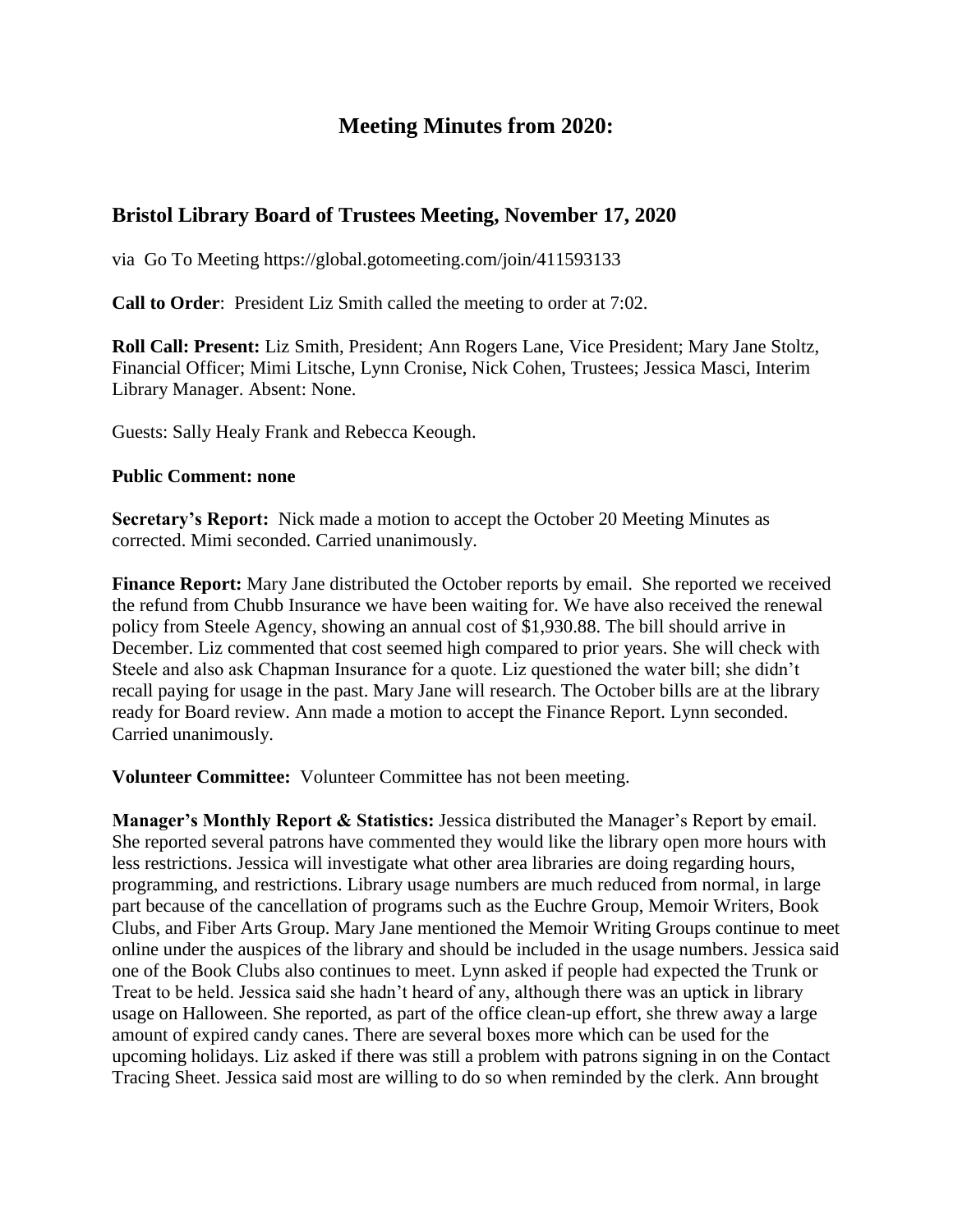up the large increase in Covid cases in the County. Nick said, with the increased risk, we should not be considering reinstating hours or programs.

## **Old Business**

Grant: We were awarded \$7,903 for the 2019-20 Construction Grant. This will be used for parking lot lighting, repairs to the sidewalk, and installation of a fire alarm system. We expect to receive 90% of the grant very soon with the final 10% to come next year after all projects are completed. Liz volunteered to see the grant process through to completion even though her term as Trustee will be ending at the end of the year.

**Policy Committee:** Policies for (1) Public Spaces and (2) Social Media were distributed by email and suggested corrections have been incorporated. Nick made a motion that we adopt both policies. Lynn seconded. Motion carried unanimously. The Committee continues to make progress on updating our policies but it is unlikely that we can have them all finished by the target date of December 31.

**Budget:** The proposed 2021 budget was distributed by email. Liz asked Mary Jane to change the grant budget from \$1200 to \$790 to reflect the reduced amount we were awarded. This is the final 10% of the grant. We discussed whether the fund-raising budget is reasonable in light of on-going Covid concerns. Lynn suggested we might push the spring fund-raiser back to fall. Mimi suggested a virtual silent auction as a possible event. Ann mentioned a pizza-and-subs fund-raiser in coordination with Dandy's as another possibility. We decided to leave the budget as is. Mary Jane will make corrections and distribute the final budget for approval at the December meeting.

**Manager Search**: The personnel committee reported receiving 3 applications. They will be reviewing the applications and interviewing candidates.

**Trustee Search:** Sally Healy Frank and Rebecca Keough have submitted applications to be Trustees. Two other people have expressed interest but have not applied yet. Liz recommended the Board consider re-distributing the workload by forming committees and/or assigning duties for Fund-Raising; writing Thank you notes; creating the monthly newsletter; and coordination with the web-master.

**Wreaths:** Lynn is heading up the wreath sale. Jessica reports there are already 6 or 7 orders for wreaths. Lynn has collected a variety of greenery and has made bows. She has approximately 35 bases and some decorations. Four volunteers will help her: Ann, Lorraine, Gail, and Toni. (Sally Healy Frank later said she would be available to help) After discussion of the amount of work and the number of volunteers, we decided to limit orders to 25. Wreaths will sell for \$25 and pick-up will be at the library, times to be arranged.

**ROC the Day**: Liz mentioned the area-wide fund-raising effort is coming up on December 11. Jessica will set up an account for the library.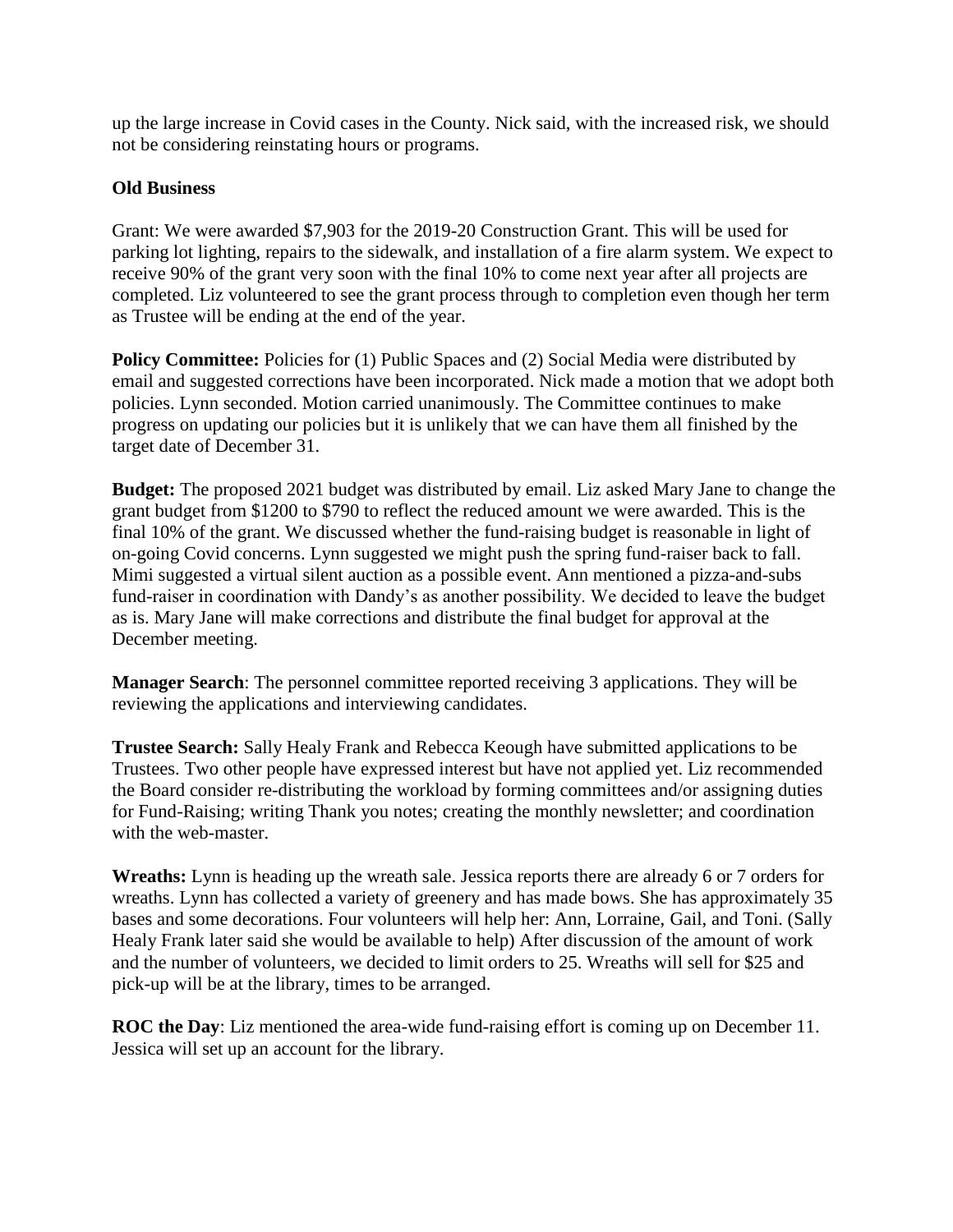**New Business:** Election of officers for 2021: The slate consists of Ann Rogers Lane for President and Mary Jane Stoltz for Financial Officer. There is no candidate for Secretary – anyone wishing to put their name in should contact Ann. The election will held in December.

Board meeting schedule: We discussed the day, time, and venue for future meetings. The second Tuesday of the month at 7:00 (instead of the third Tuesday) has been suggested. Ann found no conflicts with any Town meeting schedules. Liz will verify that. We agreed that, at least for the next few months, we will continue with remote meetings via Go-To-Meeting. The schedule change will be voted on at the December meeting.

Display area: The artwork that has been on display since before we closed in the spring should soon be coming down. Liz is coordinating with Cat Cohen and Denise Van Deroef for our next display. They will print and mount photos of local interest taken by members of the Memoir Writing groups. Ann mentioned that, per our new policy, prices will not be posted.

Social Media: Nick mentioned that our Facebook and Bristol Library webpage are not up-todate. Liz is working on getting the backlog of meeting minutes ready to be posted. Denise Van Deroef has been our webmaster, but will be giving it up as she intends to move out of the area. Susan Shueckler, one of our library volunteers, will be taking over the job. Liz will contact her.

Mary Jane made a motion to adjourn to Executive Session to discuss a Trustee application, Mimi seconded. Motion carried unanimously.

#### \*\*EXECUTIVE SESSION\*\*

After the Executive Session, Liz called the meeting back to order.

Mary Jane made a motion to appoint Sally Healy Frank to the position vacated by Jessica Masci's resignation from the Board. Ann seconded. Motion carried unanimously. Sally assumes the position immediately. Her term expires on December 31, 2022.

Ann made a motion to adjourn, seconded by Lynn.

Next Board Meeting: December 15, 2020, 7 p.m. on Go-To-Meeting.

>>>>>>>>>>>>>>>>>>>>>>>>>>>>>>>>>>>>>>>>>>>>>>>>>>>>>>>>>>>>>>>>>>>>> >>>>>>>>>>>>>>>

## **Bristol Library Board of Trustees Meeting October 20, 2020**

Call to Order: Liz Smith called the meeting to order at 7:12

**Roll Call**: Liz Smith, President; Ann Rogers Lane, Vice President; Mary Jane Stoltz, Financial Officer; Mimi Litsche, Lynn Cronise, Nick Cohen, Trustees; Jessica Masci, Interim Library Manager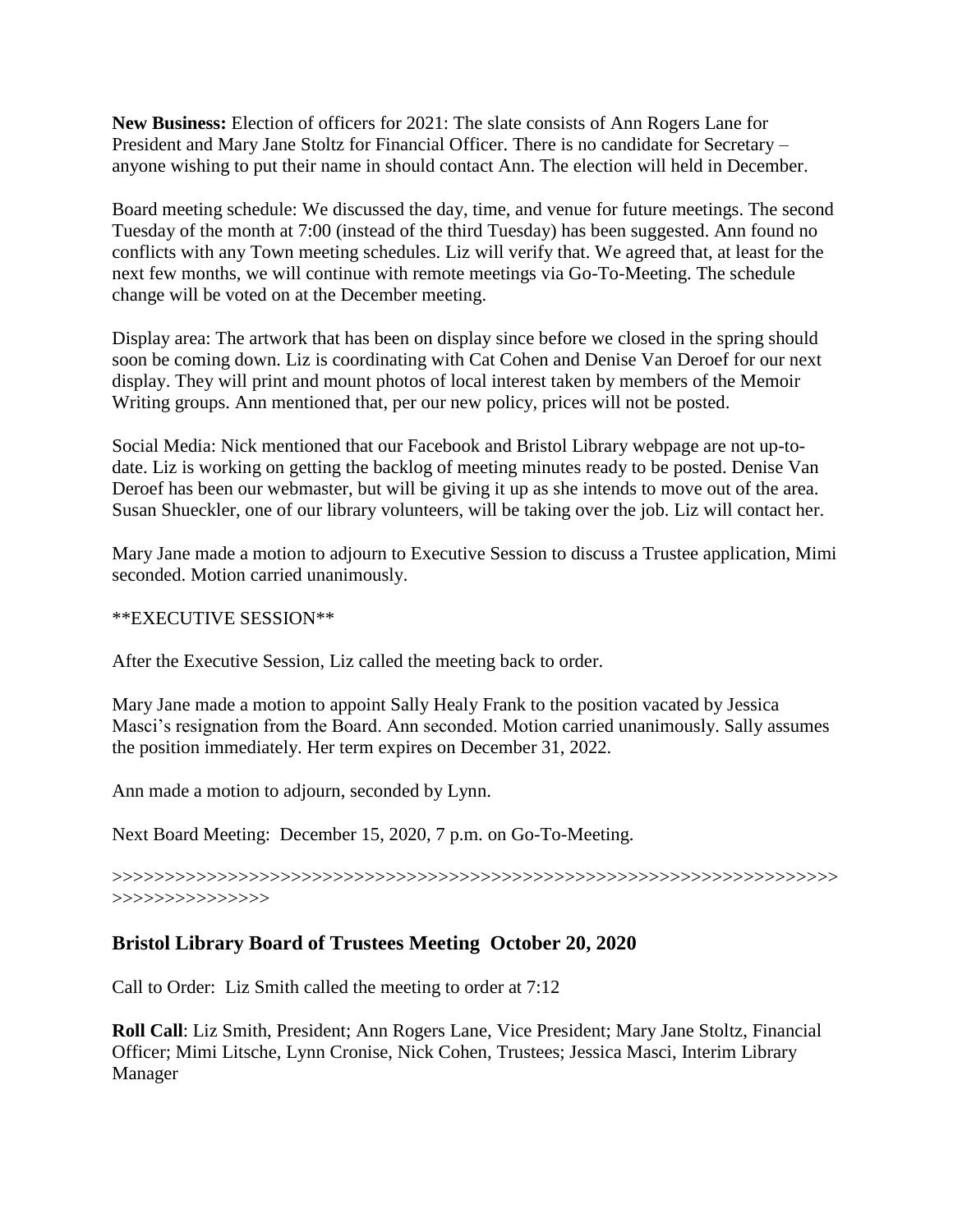## **Public Comment:**

Connie Lembaris introduced herself and expressed interest in how the Library Board functions.

**Secretary's Report:** Revised minutes were sent to Trustees for review. Nick asked whether minutes of the Executive Session are kept. They are not, Executive Session discussions are off the record. The pertinent information is in the Personnel Files.Mimi made a motion to approve the Secretary's Report, seconded by Lynn. Motion passed unanimously.

**Finance Report:** Financial reports were sent to Trustees for review. Liz noted we are significantly under-budget on Circulating Materials due to few acquisitions during the period we were shut down. Jessica reported new material has been coming in. Mary Jane suggested better financial control could be achieved by changing the period covered in the Paid Bills Report to coincide with the monthly financial reports. The disadvantage of this would be a longer time before bills are approved by the Board. Mimi commented that moving the Board Meeting earlier in the month would reduce that lag time. Liz will look into whether the meeting date is specified in the By-Laws. No action taken. September bills are at the library and will be approved this week by Lynn, Ann, and Liz. Mary Jane reported we recently received a check for \$995 from PLS for the LLSA/LSSA grant. Ann made a motion to approve the Finance Report, seconded by Mimi. Motion passed unanimously.

**Volunteer Committee:** Liz reported the Volunteer Committee has not been meeting. Diane Fudalik has resigned as chair of group. Until the pandemic situation improves, there is little prospect of reenergizing the group.

**Manager's Monthly Report & Statistics:** Manager's Report was sent to Trustees for review.

Jessica arranged for bi-weekly trash pick-up by Pratt's Disposal. Liz has donated a garbage can but we should have a wheeled tote. Mimi will get one at Lowe's. Mimi asked about mask usage by patrons. Jessica said everyone has been complying with the rules. The Contact Tracing sign-in sheet is used by some, but not all, patrons.

Jessica reported one of the computer monitors has a stuck power button. She contacted PLS about it, PLS responded with an order form for a new monitor. Lynn asked if the old one can be repaired. Jessica will call PLS to clarify what can be done.

## **Old Business**

Grant award funds are expected in October but haven't been received yet. Liz has contacted the electrician about starting the work but he hasn't returned her call. She will call him again.

Policy Committee sent the following policies and procedures to the Trustees:

- Records Retention & Removal
- Library Staff Use of Computer Equipment and Information Technology
- Personnel Policy and Staff Handbook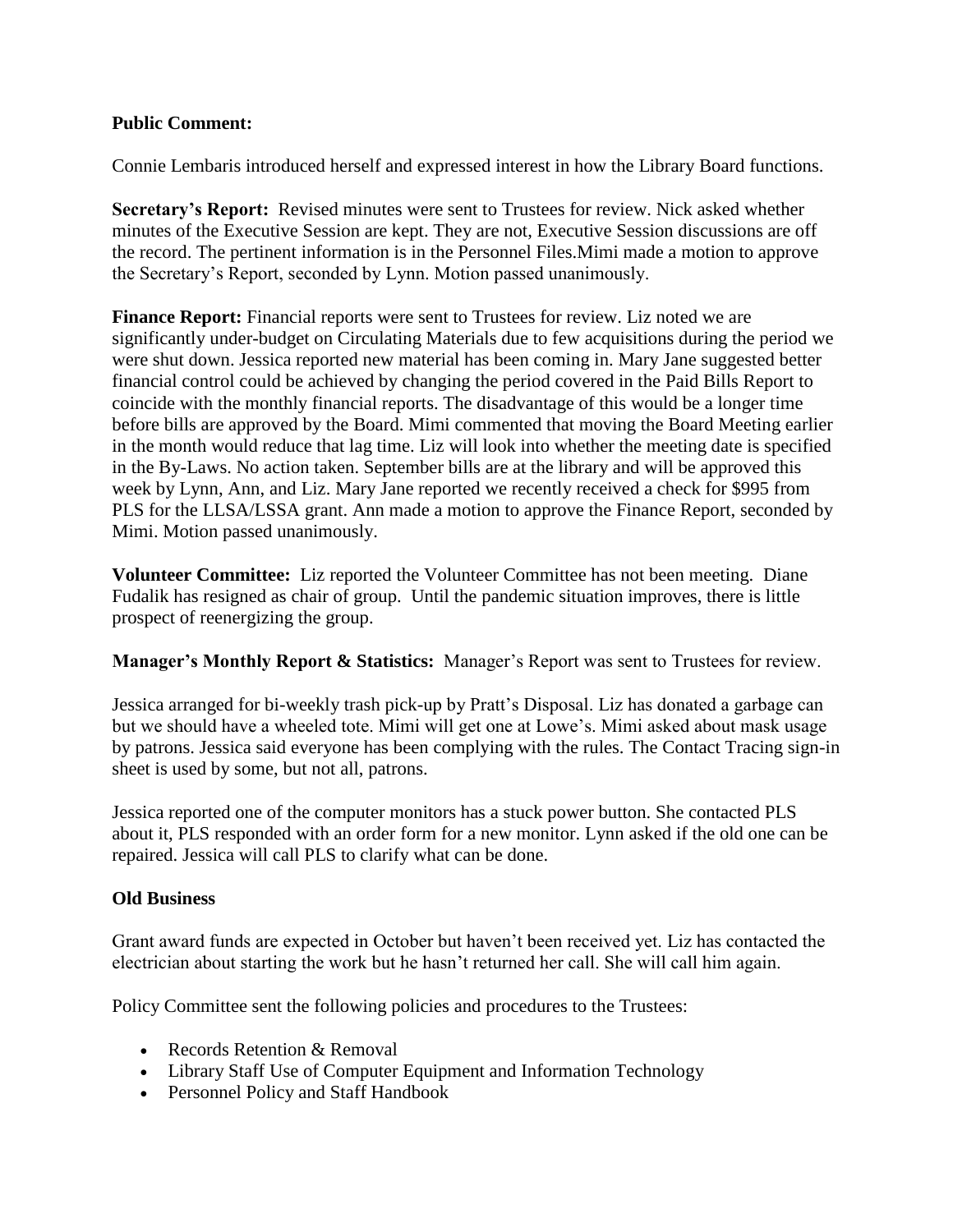• Sale or Disposal of Surplus Library Equipment

Nick asked for clarification of concerns he had expressed in an email about staff use of library equipment.

Mimi made a motion to approve all four Policies, seconded by Lynn. The motion passed unanimously.

Budget – Liz reported the Town of South Bristol has approved \$1500 for the Bristol Library in next year's budget. There are some small changes to be made to the draft budget. Ann will call a meeting of the Budget Committee

Mary Jane reported receiving Unemployment Insurance forms for Fran DeNardo. No action is required unless we are contesting her claim. A section of the report notes Employer's Potential Charges. Mary Jane will research what that means for our liability.

## **New Business**

Manager Search Ann consulted with Beth Boni, librarian at NYS Chiropractic College, about what we should include in an employment ad. Beth suggested a brief ad stating hours, pay, and who to contact.

Ann found an excellent Office Manager job description on Monster.com which we will adapt for our use.

Liz and Ann will work on creating the ad and publishing it in appropriate places.

Trustee Search – Three, possibly four, Trustee positions will be available at the end of the year. Ann sent a resume from Sally Ely Frank for our consideration. Mary Jane has contacted her book club members, and two have shown interest.

Slate of Officers Liz requested volunteers for a Nominating Committee to present a slate of officers for next year. Liz, Ann, and Mary Jane volunteered.

On-line meetings The Governor has approved on-line meetings only through November 3rd, but with rising Covid infection rates it is expected the approval will be extended at least to the end of the year. Trustees should plan on meeting via Go-To-Meeting in November and December.

Fund-Raising Lynn asked about the Christmas wreath sale. With the Volunteer Committee inactive, it may be difficult to get enough people to make the wreaths. Lynn and Ann will discuss options and report back to the Board.

Adjournment: Ann made a motion to adjourn at 8:20.

Next Board Meeting: November 17, 2020, 7 p.m. Location TBD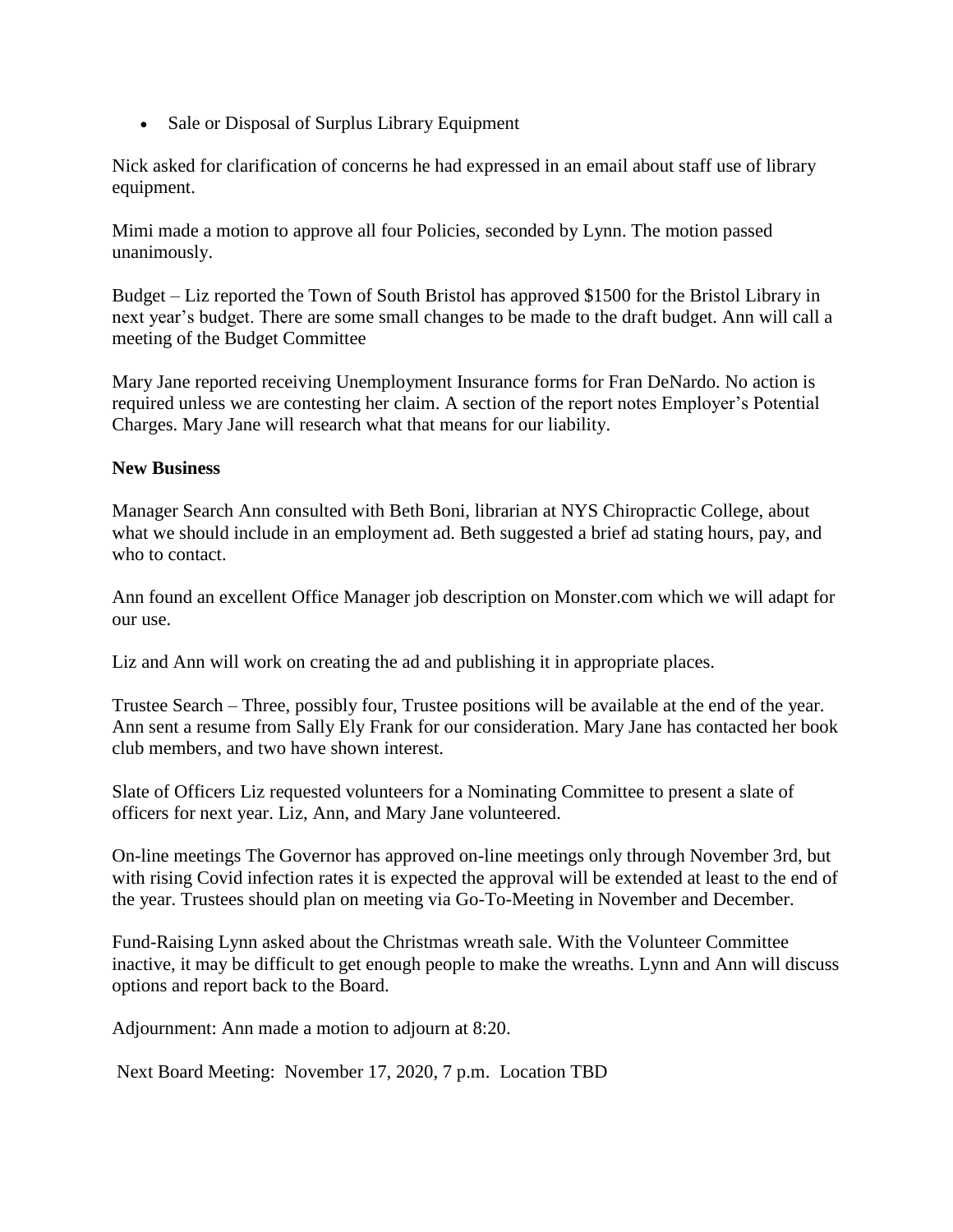Respectfully submitted,

Mary Jane Stoltz,

Acting Secretary

>>>>>>>>>>>>>>>>>>>>>>>>>>>>>>>>>>>>>>>>>>>>>>>>>>>>>>>>>>>>>>> >>>>>>>>>>>>

## **Board of Trustee Minutes - Special Board Meeting at Bristol Library**

## **7:00 PM, September 29, 2020**

Call to Order at 7:02PM

The Bristol Library Meeting was brought to order by President- Liz Smith.

Roll:

Present: President- Liz Smith, Vice President- Ann Rogers Lane, Trustees- Nick Cohen, Lynn Cronise, Mimi Litsche, Secretary- Jessica Masci, and Financial Officer- Mary Jane Stoltz.

Public Comments: None

Approval of Meeting Minutes:

Motion was made by Trustee- Mary Jane Stoltz to approve September 15th, 2020 meeting minutes, 2nd by Vice President- Ann Rogers Lane and 3rd by Trustee-Nick Cohen. All approved.

Manager's Monthly Report: No discussion

Old Business

Discussion of Grant award update: The grant monies have not yet been received. They are slated to be sent to us in October. The electrician was called to set up a time to review the scope of work on the parking lot lighting part of the project.

Policy project update: Current Social Media was reviewed and discussed by committee. President- Liz Smith, Trustee- Mimi Litsche, Vice President-Ann Rogers Lane and Trustee- Jessica Masci will be meeting on October 8th, 2020 at the library to continue on policy project.

New Business:New NYS sick leave policy was discussed. The library doesn't currently have a policy, so this policy will need to be determined and be added to library policies. More information needs to be collected on what is needed for being an Association library.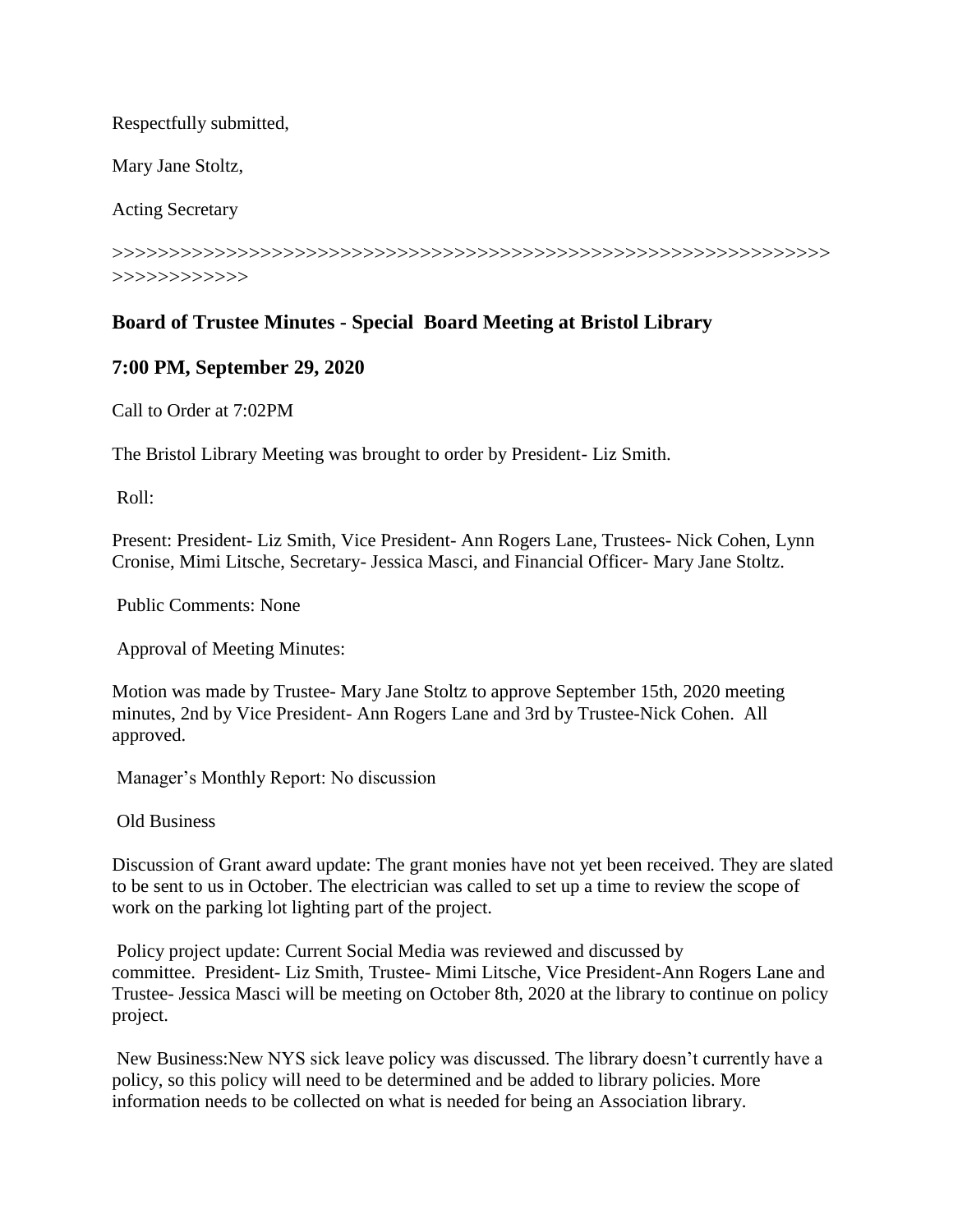7:16 PM. The Board President called an Executive session to discuss a personnel issue.

7:45 PM. Executive session ended.

7:47 PM. Board meeting resumed. A motion was made by Vice President- Ann Rogers Lane to terminate the Library Manager and 2nd by Trustee-Nick Cohen. All approved. Jessica Masci resigned from the Board to act as the paid Interim Library Manager until a permanent replacement is hired.

7:49 PM. A motion to adjourn was made by Trustee- Mary Jane Stoltz and 2nd by Trustee- Nick Cohen. All approved.

Next Board Meeting: October 20th, 2020 at 7:00 PM- Location TBD

Respectfully Submitted

Jessica Masci, Secretary October 18th, 2020

>>>>>>>>>>>>>>>>>>>>>>>>>>>>>>>>>>>>>>>>>>>>>>>>>>>>>>>>>>>>>>>>>>>>> >>>>>>>>>>>>>>>>

# **7:00 PM, September 15, 2020** @ Barend Pavilion, Levi Corser Park

## **Call to Order at 7:03PM**

The Bristol Library Meeting was brought to order by President- Liz Smith.

#### **Roll:**

Present: President- Liz Smith, Vice President- Ann Rogers-Lane, Trustees- Nick Cohen, Lynn Cronise, Secretary- Jessica Masci, Financial Officer- Mary Jane Stoltz and Manager- Fran De Nardo. Trustee- Mimi Litsche not present.

**Public Comment Time: None**

**Approval of Meeting Minutes:**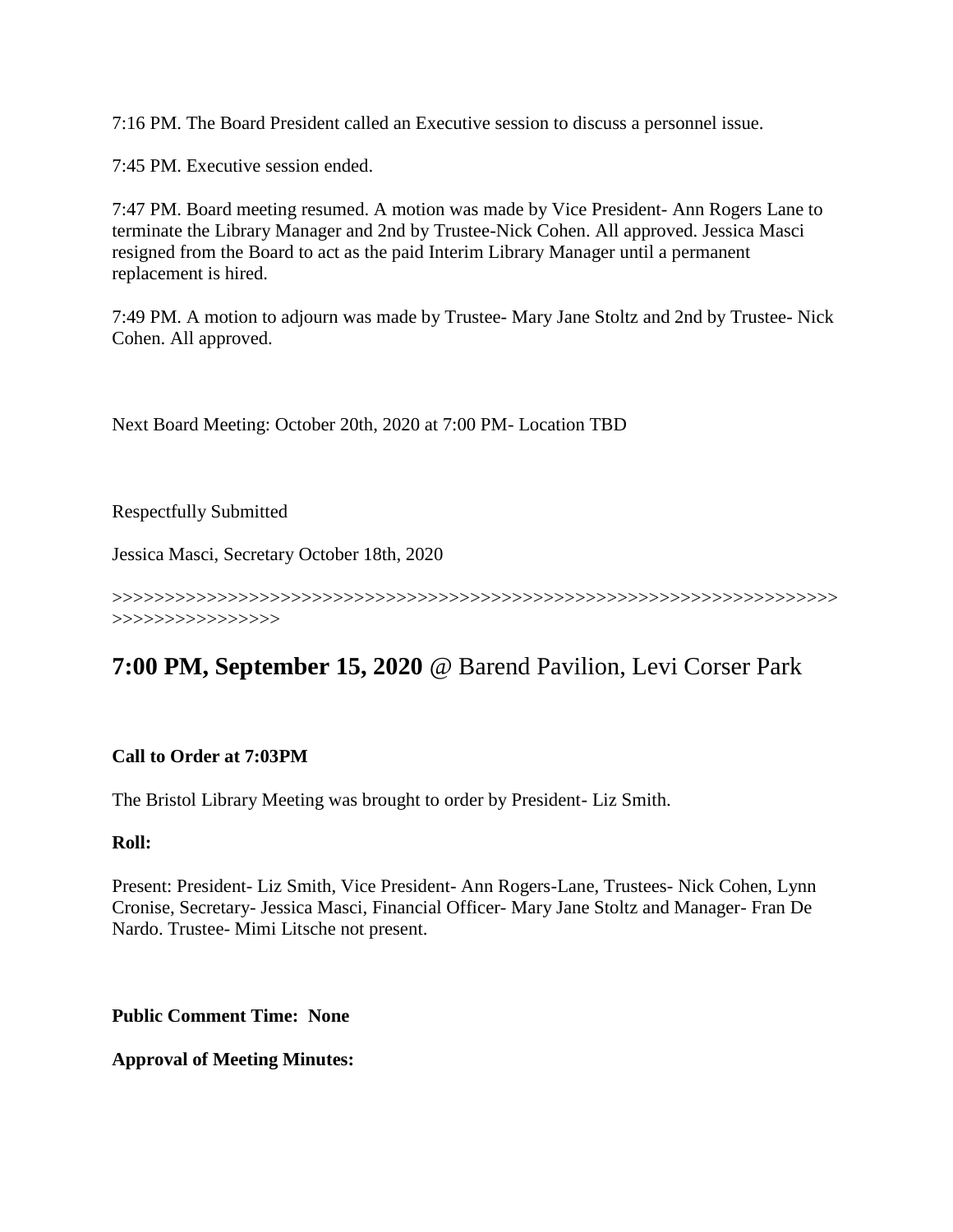Motion was made by Trustee- Mary Jane Stoltz to approve June meeting minutes, 2nd by Vice President- Ann Rogers-Lane. All approved.

## **Financial Report:**

Discussion of July and August financial reports. Review of bills. Trustee- Nick Cohen made a motion to approve the reports and 2nd by Vice President- Ann Rogers-Lane. All were in favor.

#### **Manager's Monthly Report:**

Discussed Re-opening of Library that occurred on September 14th, 2020. Opening went well— 10 people came into Library and 41 items were checked out. Curbside pick-up is still available for patrons.

#### **Volunteer Committee:**

Volunteer Committee has not been meeting. Several volunteers trimmed the bushes, pulled weeds and tidied up the library landscaping in late August.

#### **Old Business**

Discussion of Grant award update

Annual letter 2020: Finishing up final edits and hoping to be sending out letter in the next couple of weeks.

Policy project update: President- Liz Smith, Trustee- Mimi Litsche, Vice President-Ann Rogers - Lane and Manager- Fran DeNardo are still working on updating library policies. Trustee- Jessica Masci has been added to policy committee. Committee will be meeting soon to continue on policy project. Deadline is December 31st, 2020.

#### **New Business:**

Budget for 2021: Discussion of Budget. Draft has been presented to Town and now just waiting for response.

Discussion of possible Wreath Sale. Trustee-Lynn Cronise has volunteered to lead project with the help of other volunteers. Supplies are needed. A sign to promote sale should be posted in October.

#### **Executive Session**

Adjourn: Board of Trustee Session: 7:59 PM Motion made by Trustee- Mary Jane Stoltz and 2nd by Trustee- Nick Cohen and Vice President-Ann Rogers-Lane, all approved.

Adjourn: Executive Session: 8:49 PM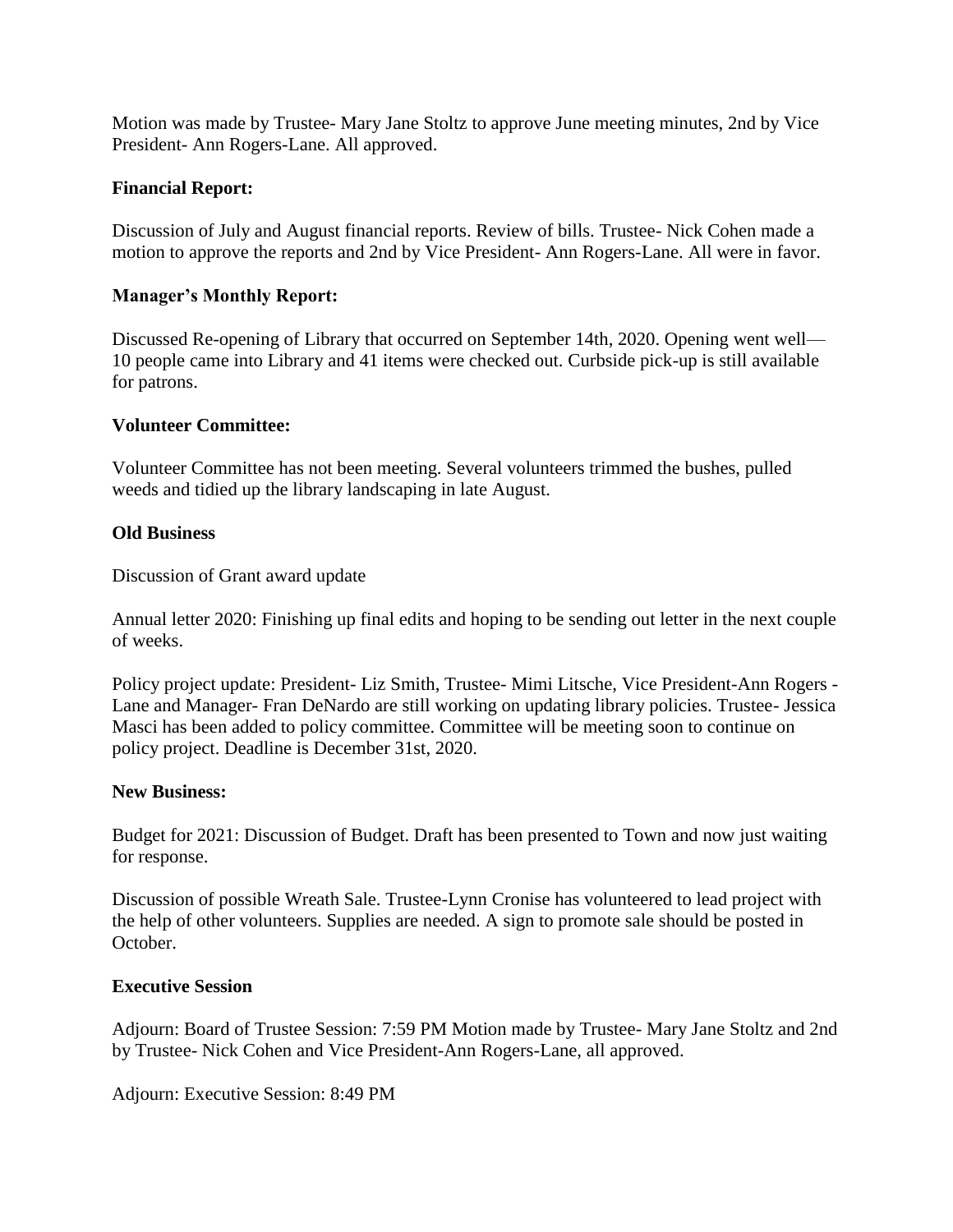Next Board Meeting: October 20th, 2020 at 7:00 PM- Location TBD

Respectfully Submitted

Jessica Masci, Secretary

September 17th, 2020

>>>>>>>>>>>>>>>>>>>>>>>>>>>>>>>>>>>>>>>>>>>>>>>>>>>>>>>>>>>>>>>>>>>>> >>>>>>>>>>>>>>>>

Conducted via Go To Meeting #901863189

## **June 16, 2020**

Call to Order at 5:06 PM

The Bristol Library Meeting was brought to order by President Liz Smith.

Roll:

Present: President- Liz Smith, Vice President- Ann Rogers-Lane, Trustees- Nick Cohen, Mimi Litsche, Lynn Cronise, Mary Jane Stoltz and Manager- Fran De Nardo. Absent: Jessica Masci.

Pres. Liz Smith took minutes for the meeting.

Public Comment Time: No comments.

Approval of May Minutes:

Motion was made by Mary Jane Stoltz to approve May meeting minutes, 2nd by Trustee Lynn Cronise. All approved.

Financial Report:

Discussion of May financial report. Financial Officer Mary Jane Stoltz presented a request seeking Board approval to write off a 20 cent discrepancy in a journal entry from last month. Trustee Litsche made a motion to approve and 2nd by VP Lane. All approved.

Since we are meeting online, the bills for May will be reviewed the first week of July when the Policy Committee meets in person at the library. Financial Officer Stoltz suggested that the PPP funds received should be treated as a loan. Trustee Cohen made a motion to approve the reports and 2nd by Trustee Cronise. All approved.

Manager's Monthly Report: